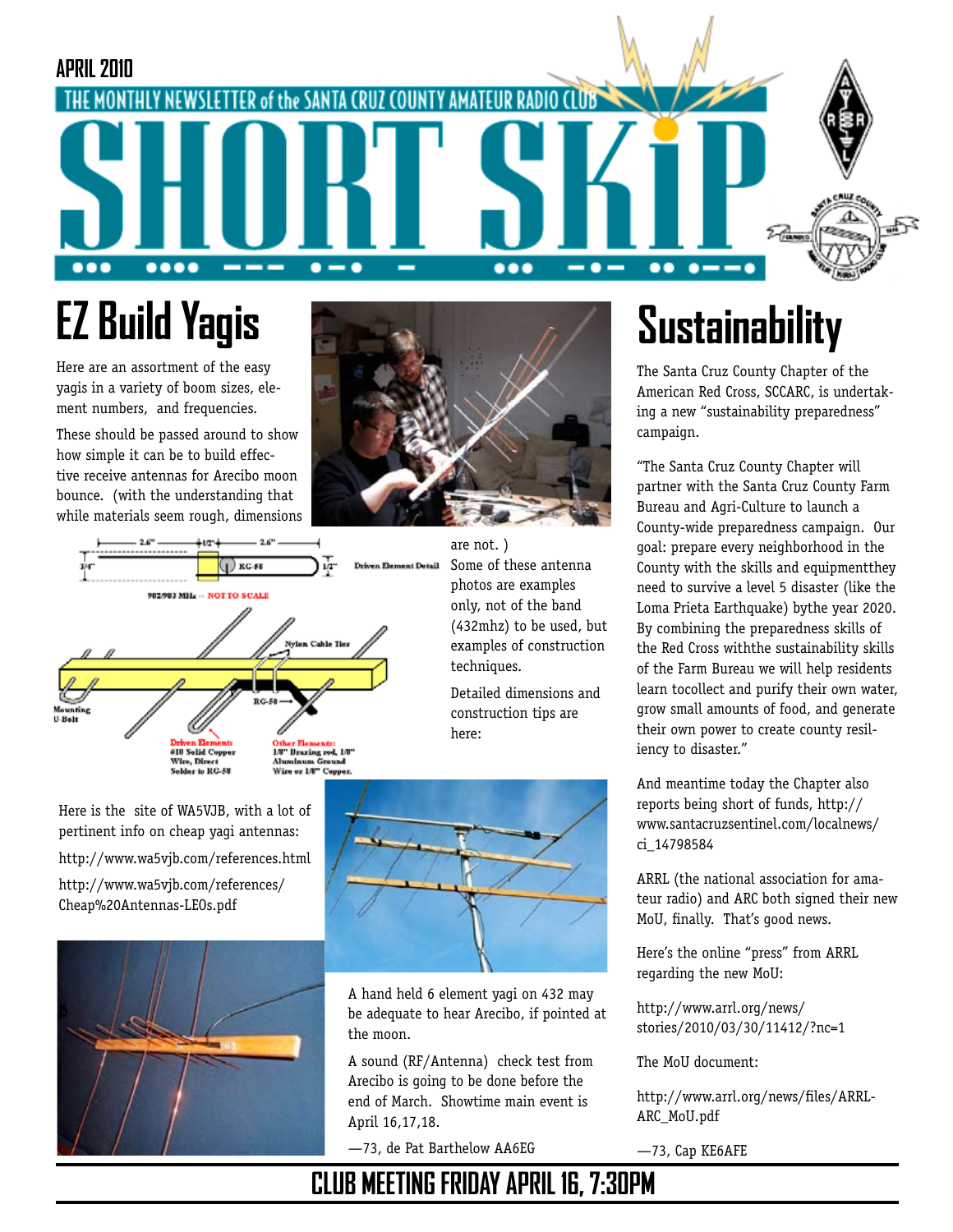### SHORT S

## **Treasurer's Report**

The April 2010 Treasurer's Report presented to the Board of Directors showed that the SCCARC treasury had \$3,399.79 in cash and bank accounts. At that time all financial obligations had been met,. The full Treasurer's Report will be available for review at the April 16 Club meeting.

—Kathleen McQuilling, KI6AIE

## **Looking for a good deal on hardware?**

If you are looking for a hardware discount, Fastenal is one of the new places in Santa Cruz that caters to the trades. SCCARC has been offered a 15% discount on all items in store, or in catalog items (over 700,000)! Guy-wires, crimp-on hardware, stainless steel nuts and bolts for towers, and a variety of hardware and tools are available in the store and catalog.

For those of you who have been in Santa Cruz a while, Fastenal occupies Frank Carrol's (K6BDK) old place. The store front is located on Bulkhead St. around the corner from the 107 River St. address, the corner of Water St. and River St. will get you close to the location. They are open 8am- 5pm M-F. Parking meters are enforced!

How do you get the discount? Simply bring in this coupon, or your SCCARC Membership card, and know that you get the SCCARC Trade discount. Pay by cash, check or credit card. And, this also works in the Watsonville Fastenal location. Just have them contact the Santa Cruz store for the account information.

#### How easy is it?

Use the online catalog [ http://www.fastenal.com/web/home.ex ], call in your order, and it will be ready when you get there!

—73, Don - K6GHA







The recent session was as varied and stimulating as usual and as before it was only possible for me to capture a small portion of the dialog. I am always sorry to miss so much.

It is a very satisfying feeling that we ride on the shoulders of such great individuals as Wayne Green who published a small volume on HF projects that has retained so much value. Another great who is very much alive and well is Wayne Burdick N6KR. We examined one of his early products the SST40; a truly beautiful piece of engineering. It's no surprise to know that Waynes technical expertise is behind the great line of Elecraft products.

One of our merry band pointed out an error in a table of data on log-periodic antennas and found this same error repeated in several other publications. The value of great observation cannot be overstated. One topic was diode detection of an AM signal and

the importance of the carrier component. Other snatches of conversation included antenna field strength measurements (Ron suggested trying the free software called FSM written by a VK). Many things we now take for granted used to be so special, take the case of band-spread dials for instance,





Ron's Eddystone 888A tuning was a real treasure in 1960. Rather exotic subjects included non-linear pre-conditioning and it was mentioned there were patents in this topic coming from UC Davis. Ron became non-linear himself in his praise of LT Spice for modeling just about anything involv-

> ing electrons. The name of "Dirac" doesn't show up often in ham circles, it is conceived as pulse of infinite voltage and zero duration. Clearly a theoretical concept but an approximation becomes a useful tool for analyzing the behavior of circuits. To see how your filter behaves with a 10 kV, 1ns pulse, try software like LTSpice

> So there you have it CAKE includes everything from the sublime to the ridiculous.

—Ron W6WO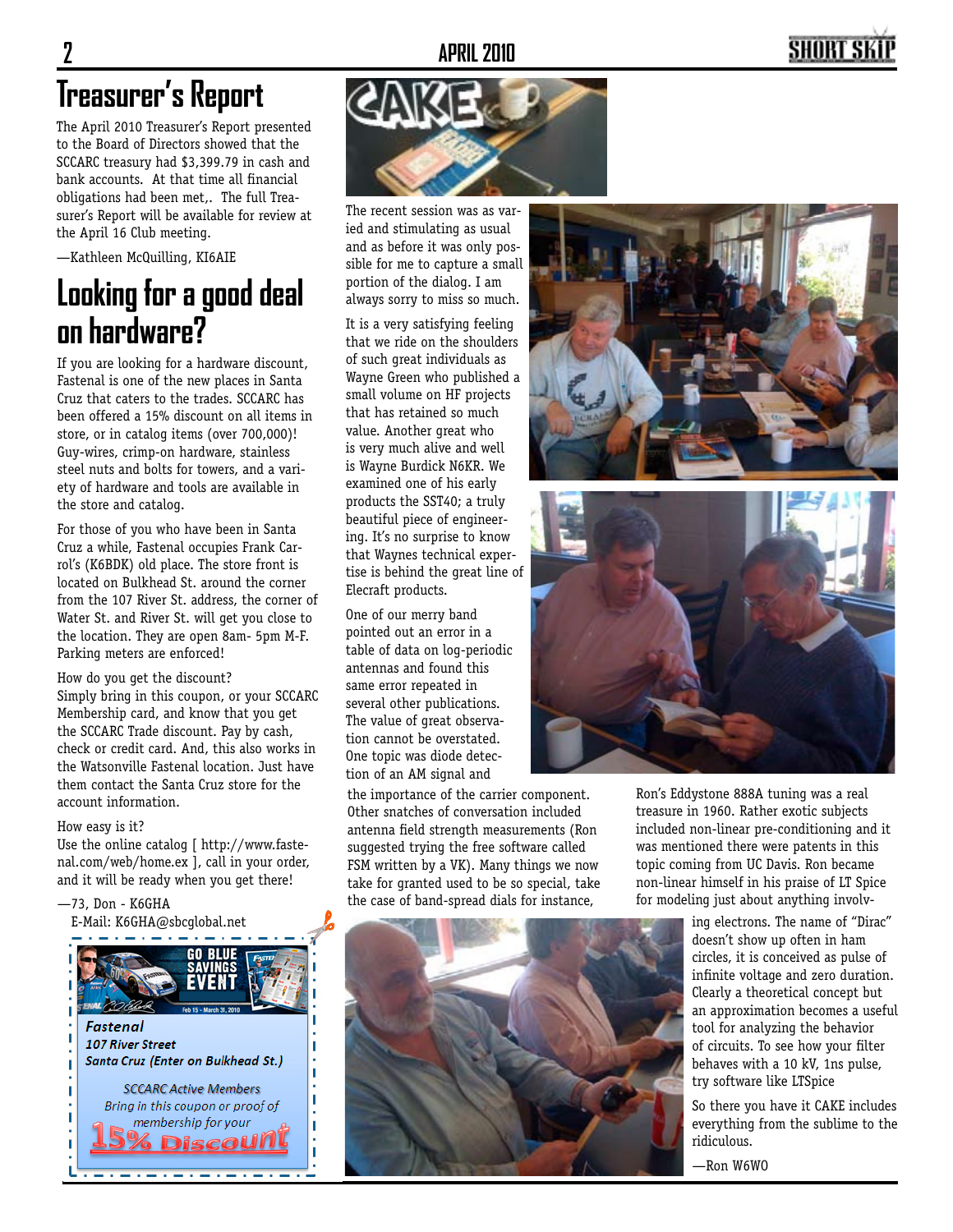## **SHORT SKIP**

### **APRIL 2010 3**



By Art Lee WF6P **CHATTE** 

I just returned from a rainy and cold week at our daughter's home in Sacramento. While there, had a chance to work some CW on my spare rig. It had been six months since we visited so I had to check the antenna and connections. Fortunately, the several large Oak tree branches that had fallen missed my wire. It isn't an easy dipole to keep in place, it being hoisted up to eyebolts on the second floor and no ladder safe enough to reach that height. Winter rains and winds had taken their toll with moisture and non-use of the gear. After enjoying several QSOs from east coast stations on 40 meters, my dits were failing me on my Iambic Racer paddle. My dahs were faulty as well. After many "AS" transmissions, I cleaned the contacts. Dragged the old note paper across the points and was happy with the results. For a while, that is. Knowing that other operators thought I was feeble or incapable of sending good code, I finally shut the rig down. Turning the MFJ tuner upside down, I spotted my note: "New batteries installed, Jan 1995." After a few minutes spent on the screws with my Swiss Army knife, I opened the cover to see the good old leaking batteries. Aha! Slapping in two new "C" batteries restored the keyer to its normal state. Of course the patient operators I had worked never knew that I was back on the air with good dits and dahs. Oh well, maybe they copied my call sign wrong.

After watching an old movie on TCM, I checked Wikipedia for the bio of the famous dancer/actress, Eleanor Powell. She was popular from the early 1930s to the '60s. She danced to tunes of that era with Fred Astaire (after he was famous for dancing with Ginger Rogers). A reference was made to one of her movies (comedy) where she tapped out a Morse Code message to a spy. While I didn't (yet) find it, it will be interesting. She was an accomplished tap dancer since childhood.

## **In Honor of the AR88**

Bonaparte once said that the essence of winning any battle is communications. Fortunately the British understood this very well and had superior overt and covert capabilities. In 1805, with the future of the English-speaking world at stake, the Royal Navy used their technology to demolish the combined navies of France and Spain.

Fast forward to1941, Britain is virtually alone and the future of Europe is in dire peril. The US took a courageous step, in effect betting on the survival of Britain by supplying state of the art technology.. One such item was the HF receiver

Now several decades have passed and with the active encouragement of a local ham (and would-be curator of WWII radios) this same engineer's emotions gave way and an AR88 was acquired. It will need some serious TLC but somehow the effort will be a tribute to that radio and the single moment in time 61 years ago. Maybe without the AR88 and everything that came along with it, the world as we know it today would hardly exist.

Thank you Uncle Sam hats off to the AR88. What a Beauty !!

 $-W6WO$ 



made by RCA known as the AR88. One may well conclude that this receiver played a vital role in victory.

Step forward to 1949, a young boy visits a local ham and sees an AR88 in action, it was a moment never to be forgotten and it became a turning point in his life. Three years later the boy passed the stiff entrance exam and gained a radio amateur license. Another decade passes and now a young engineer was to be found traveling the dirt roads of West Africa with a ZD2 call, a Heathkit DX 40 and an AR88. Now it should be mentioned that an AR88 weights about 90 lbs which was enough to ruin the rear springs of any car.